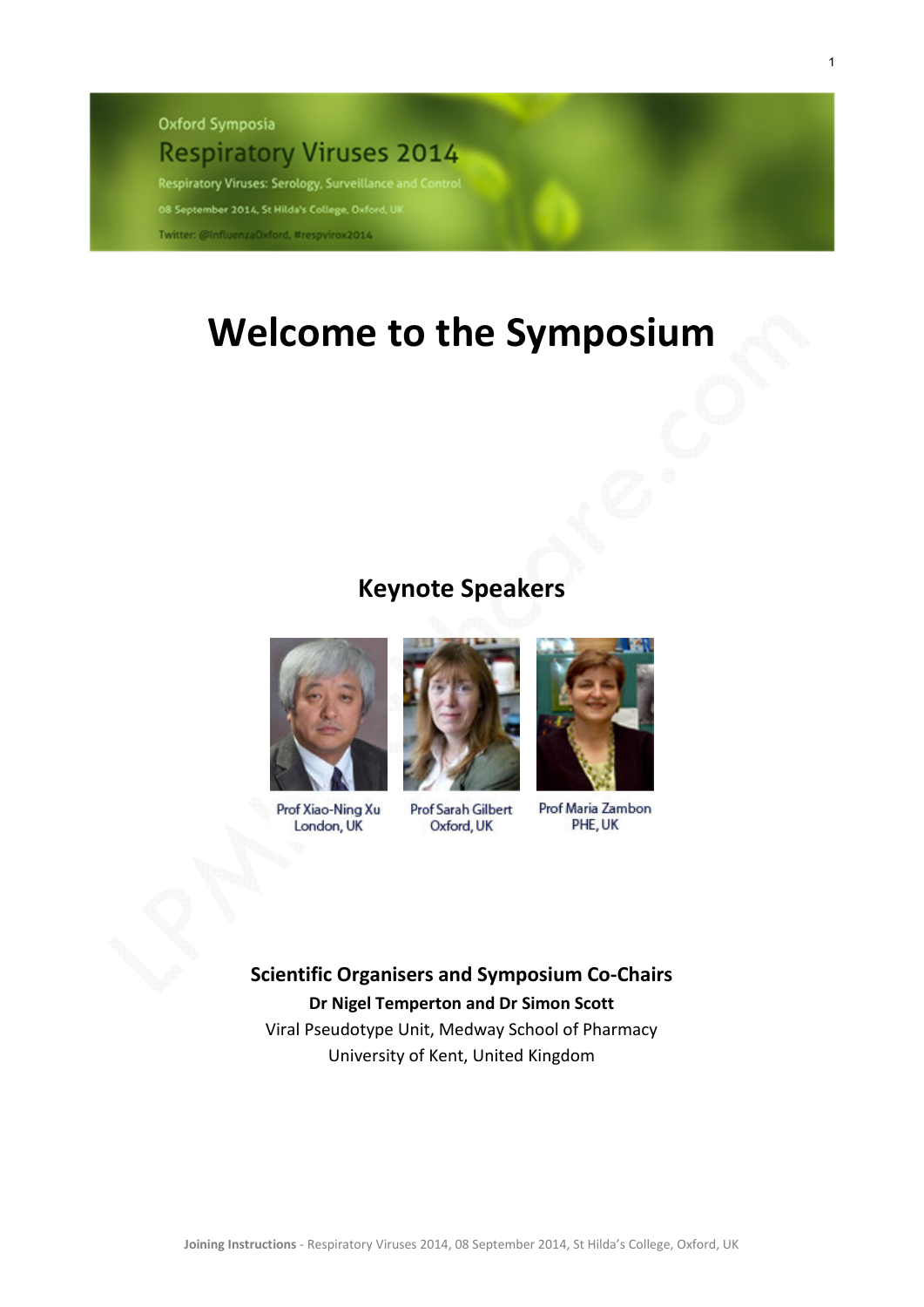## **About LibPubMedia**

LibPubMedia is an Oxford-based network of scientists providing a portfolio of services to the biopharmaceutical, biotechnology, academic and government sectors, including conferences, workshops, symposia, event planning and management, consultancy and recruitment since 2006.

**Web:** www.lpmhealthcare.com **Email:** info@lpmhealthcare.com **Tel:** +44 (0)1865 600222 **Twitter:** @LPMHealthcare

**Company Reg No:** 07711306 **VAT Reg No:** 140071464 **Registered Address:** Rectory Mews, Crown Road, Oxfordshire OX33 1UL, UK **LibPubMedia** and **LPMHealthcare** are trading names of LibPubMedia Ltd.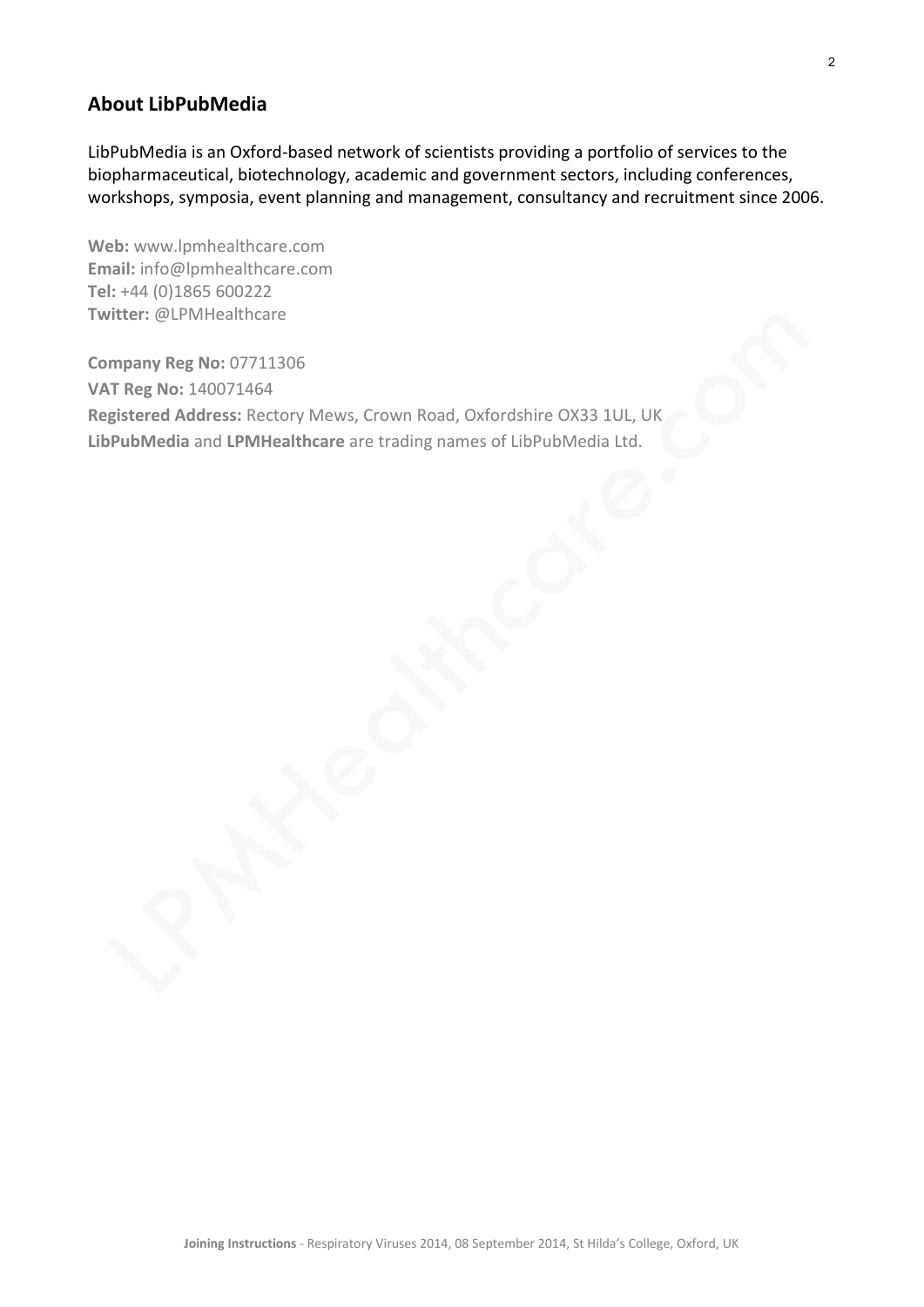## **General Information**

WiFi Code and instructions for internet access via your laptop/mobile device will be available from the registration desk.

| <b>Event Dates:</b>       | 08 September 2014                                                                                                                                                                                                                                                                                                                                                                           |
|---------------------------|---------------------------------------------------------------------------------------------------------------------------------------------------------------------------------------------------------------------------------------------------------------------------------------------------------------------------------------------------------------------------------------------|
| <b>Event Website:</b>     | http://lpmhealthcare.com/respiratory-viruses-2014/                                                                                                                                                                                                                                                                                                                                          |
| Venue:                    | Lady Brodie Room, The Hall Building, St Hilda's College Oxford, Cowley<br>Place, Oxford, OX4 1DY, England, UK<br>Tel: +44 (0) 1865 276884, Website: http://www.st-hildas.ox.ac.uk                                                                                                                                                                                                           |
| <b>Registration Desk:</b> | Located outside Lady Brodie Room                                                                                                                                                                                                                                                                                                                                                            |
| <b>Accommodation:</b>     | If you are staying at St Hilda's College, please ask the receptionist for<br>directions upon arrival. For resident delegates, self-service breakfast will<br>be available in the College Dining Hall between 7.30am-8.00am. Please<br>vacate your rooms by 10.00am on the day of your departure to avoid<br>additional charges by the college and leave your keys at the Porter's<br>Lodge. |
| <b>Name Badges:</b>       | The College requests all delegates to wear name badges while on the<br>premises to avoid any confusion.                                                                                                                                                                                                                                                                                     |
| <b>Mobile Phones:</b>     | Please switch off your mobile phone during oral presentations.                                                                                                                                                                                                                                                                                                                              |
| <b>Health and Safety:</b> | Please familiarise yourself with the emergency exits. If you are staying in<br>the College, please read any Health and Safety notices displayed in your<br>room.                                                                                                                                                                                                                            |
| Smoking:                  | In addition to any local venue regulations, UK no-smoking regulations<br>apply on the College premises.                                                                                                                                                                                                                                                                                     |

**Insurance and Liability:** Participants are responsible for taking appropriate insurance cover (including health insurance) in connection with their attendance of this event. The event organisers and hosts, or St Hilda's College shall not be liable for any kind of loss or damage to the personal property of the participants. Event participants shall be responsible for compensating any loss, should they cause any damage to the host's property or the venue.

**Disclaimer:** The information specified in oral and poster presentations, written abstracts, biographies and exhibitions come from diverse sources and it is not in the capacity of event organisers to validate it, and is provided on an 'as-is' basis. Therefore, the event organisers accept no responsibility for literary or scientific correctness of this information, and shall have no liability of any kind, should any of the information be incorrect. The event organisers and hosts make no representation or warranty of gain of business or profits as a result of use of services or information provided in connection with the even and shall not be liable for any direct or indirect damages, loss of business, employment, profits or anticipated savings resulting from the use of the services or information provided in connection with the event, in any country or court of law.